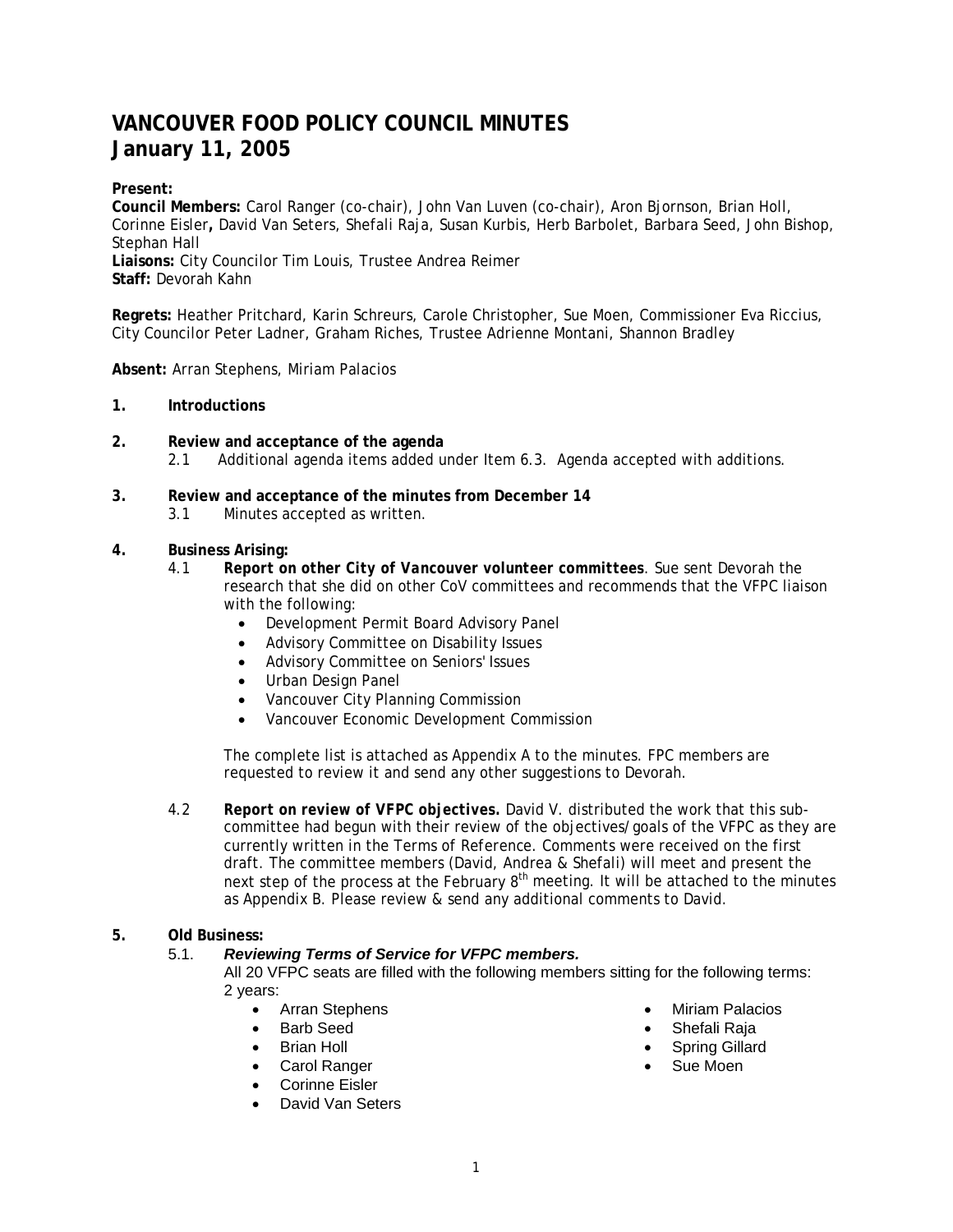3 years:

- Aron Bjornson
- Carole Christopher
- Graham Riches
- Heather Pritchard
- Herb Barabolet
- John Bishop
- John Van Luven
- Karin Schreurs
- Stephen Hall
- Susan Kurbis
- **6. New Business:**  6.1 *FPC meeting dates conflict with 2005 City Council meetings.* Devorah announced that she will be sending out a survey to all VFPC members to determine a new meeting date for the FPC starting in April 2005. Please be sure to return it very soon after it is sent to you.
	- 6.2 *Work-Group Reporting Methods***.** Council discussed and agreed that the work groups are committees of the whole council. Accordingly, it was decided that the council would like to be educated on each committees work, and have an opportunity to provide input or debate where appropriate. With the goal being that all council members would be able to speak knowledgably to their peers about each project.

The process for reporting would work in the following way

1. Each group would have 5 minutes at each meeting to do a quick "check-in". This quick report will act more as a "functioning check" as opposed to a "content" report. This will allow the whole VFPC to be updated on how well each subcommittee is working.

2. In addition to the 5 minute monthly check-in, each working group will give a detailed report in the form of a "presentation" at least once every two months to the full council. These presentations may take up to an hour or more, depending on the needs of the committee. They are an opportunity to educate, to utilize the expertise at the table, and to engage in full debate about the issues.

3. The content of these "presentations" will be determined by the committee's needs. They may range from a report, to a brainstorming session if the group is stuck, to a debate. They will be used to set the stage for questions, answers and decision making in order to proceed to the next step of the committees process.

4. Sub-committees are requested to "book" time on the agenda to give their presentation.

**RECOMMENDATION:** Sub-committees shall prepare their presentation information in advance and e-mail it to Devorah for inclusion with the upcoming agenda. This advance information may also include questions for consideration from the sub-committee to the larger group. Presentation information should be submitted one week in advance of the meeting.

**DECISION:** All agreed with and supported this process.

#### 6.3 *New agenda items:*

6.3.1 **RA-1 zoning**. Devorah mentioned that the much of the Southlands neighbourhood in Southwest Vancouver is zoned as "Restricted Agriculture" the last of any agricultural land in the City of Vancouver. Re-zoning applications have been received in the past to change the zoning from agriculture to other uses, such as single family housing.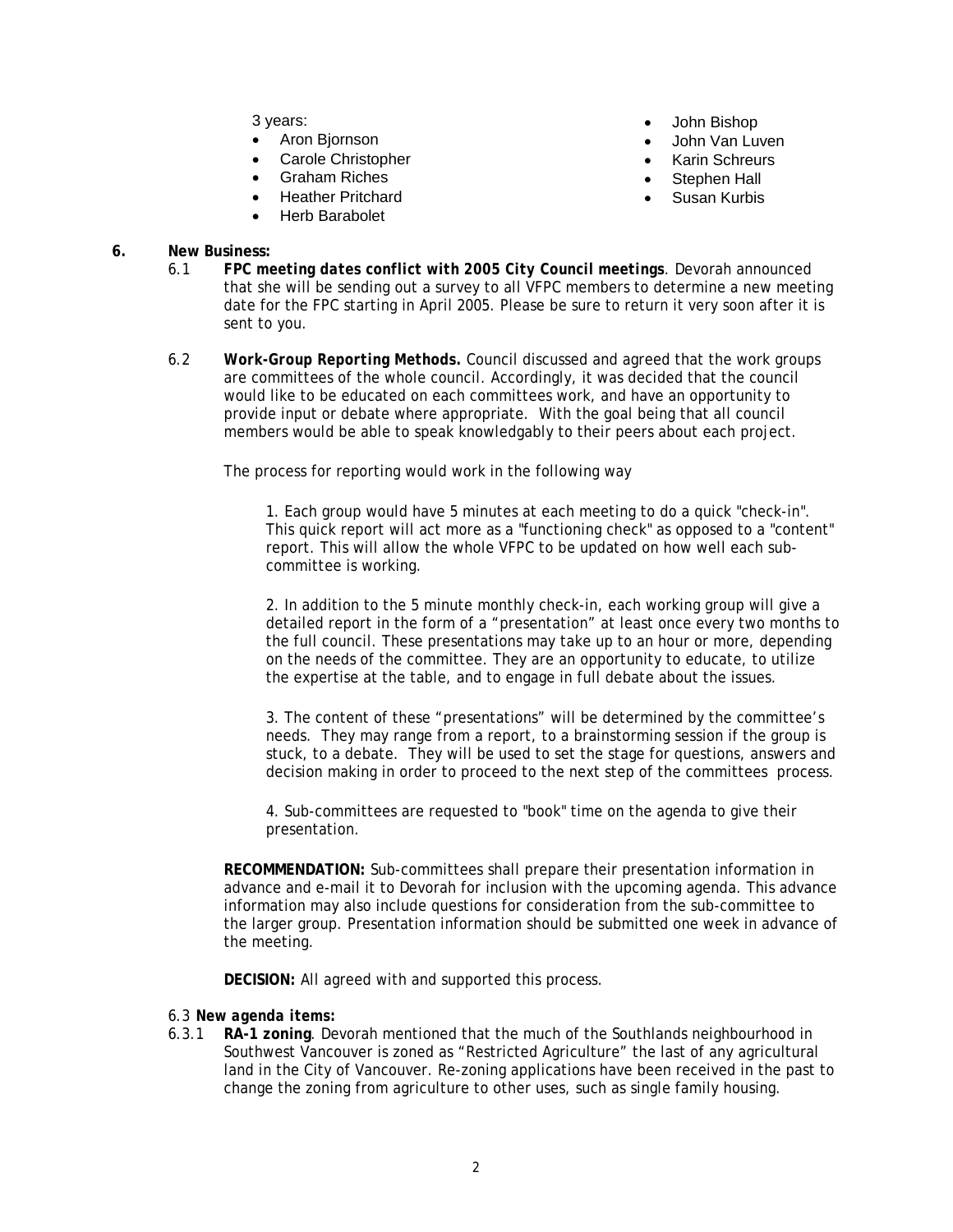The standard process for any re-zoning application within the CoV involves sending the application to Social Planning for comment. Any comment from our department is included in a report to City Council.

Due to the opportunity to make a comment, Devorah distributed copies of the definition of the RA-1 zoning and asked the FPC to review it in order to draft a response to any future request for re-zoning of RA-1 lands. She suggested that we spend time at the February meeting drafting this response.

*N.B. Since January 11, Devorah has learned that Vancouver's RA-1zoning is within the ALR. As a result, it is unnecessary for the FPC to make further comment since Vancouver City Council passed a motion on November 16th, 2004 stating the following: THEREFORE BE IT RESOLVED that the City of Vancouver go on record and inform the BC Agricultural Land Commission that the City of Vancouver opposes the removal of land from the Agricultural Land Reserve (ALR).* 

6.3.2 **Urban Planning Intern.** Devorah stated that Food Policy staff plan to request a student intern from UBC's School Of Community & Regional Planning (SCARP). The internship is one day a week for 14 weeks. FP Staff has taken on Community Gardens and Urban Agriculture as part of their own work-plan. The goal of this project is to understand the needs of current Community Gardens within the City of Vancouver and determine the feasibility of developing a new Community Garden policy within the context of a larger Urban Agricultural framework.

**RECOMMENDATION**: David V. requested that the FPC consider how future interns be utilized.

**DECISION:** The VFPC supports having a student intern research Community Garden issues in the City of Vancouver**.** 

- 6.3.3 **Attendance Concerns.** Though the concern hasn't become serious yet, we are beginning to see meetings with significant numbers of FPC members absent. John V. mentioned that there are others who have expressed interest in being on the Council if the FP Council has turned out to be something other than what FPC members first thought. There was general agreement that if a FPC member misses 2 -3 meetings that Devorah will follow up with that person. All agreed that Council members would be expected to contribute to their working sub-committee even if other commitments temporarily removed them from the Council's monthly meetings.
- 6.3.4 **Staff Reports.** A request was made that a report from both staff members be included as a standing agenda item. All agreed.

 **DECISION:** Both the Food Policy Coordinator and Food System Planner will present an update on their work to the VFPC at each scheduled meeting.

6.3.5 **Community Report.** Corinne E. reported on an innovative conference in Prince George on February 7-1 0, 2005. Click here for more info: http://www.healbc.ca/Conference.htm